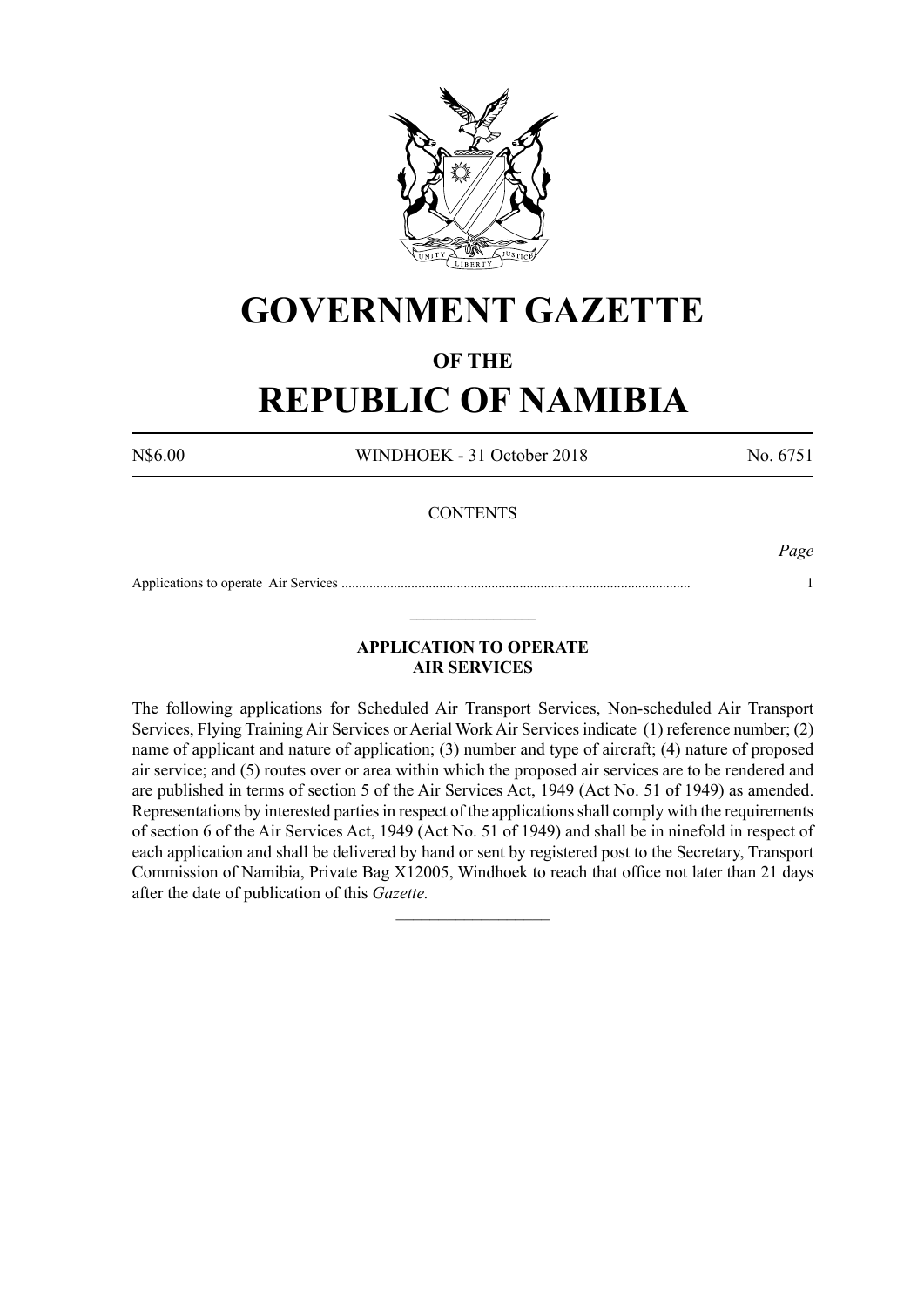#### **WINDHOEK 00A00993**

#### **19 October 2018**

Application for the Amendment of Non-Scheduled Air Transport Service No. 00124, dated 25 September 2013, in terms of the Air Services Act, 1949 (Act No. 51 of 1949), as amended.

#### **1. Name and Address of applicant:**

Namibia Aviation Services CC t/a Windhoek Flight Training Centre PO Box 80876 Olympia Aviation Road, Eros Airport

#### **2. Name under which Air Service is being operated:**

Windhoek Flight Training Centre

#### **3. Base(s) of operation:**

As presently approved.

#### **4. Area(s) to be served:**

As presently approved.

#### **5. Tariff of charges:**

As presently approved.

#### **6. Types and classes of traffic to be conveyed:**

As presently approved.

**7. Aircraft to be added:**

To be added: Mitsubishi MU2

#### **WINDHOEK 00A00994**

#### **19 October 2018**

Application for the Amendment of Non-Scheduled Air Transport Service No. 00128, dated 12 December 2014, in terms of the Air Services Act, 1949 (Act No. 51 of 1949), as amended.

 $\overline{\phantom{a}}$  , where  $\overline{\phantom{a}}$ 

#### **1. Name and Address of applicant:**

Bateleurs Helicopters CC PO Box 499 Gobabis Aviation Road, Eros Airport

#### **2. Name under which Air Service is being operated:**

Bateleurs Helicopters

#### **3. Base(s) of operation:**

As presently approved.

#### **4. Area(s) to be served:**

As presently approved.

#### **5. Tariff of charges:**

As presently approved.

#### **6. Types and classes of traffic to be conveyed:**

As presently approved.

#### **7. Aircraft to be added:**

To be added: Eurocopter - EC l20 Eurocopter - EC 130 Eurocopter - EC 135 Airbus Helicopters - AS350

#### **WINDHOEK 00A00995**

#### **19 October 2018**

Application for the grant of a Non-Scheduled Air Transport Service License in terms of the Air Services Act, 1949 (Act No. 51 of 1949), as amended.

 $\frac{1}{2}$ 

#### **1. Name and Address of applicant:**

Government Air Transport Services Aviation Road, Eros Airport Private Bag 13194 Windhoek

#### **2. Name under which Air Service is being operated:**

Government Air Transport Services

#### **3. Area (s) to be served:**

Local, Regional and Worldwide

#### **4. The route or routes and towns to be served:**

As required

**5. Base(s) of operation:** 

As required

**6. Types and classes of traffic to be conveyed and assessment of potential traffic available:**

VVIP Passangers and government officials

**7. Frequency and time-tables to which the service will be operated:**

On request

**8. Proposed tariff of charges in respect of each such type of work:**

### **Aircraft Rate per hour**

| 1 x Falcon 7X    | N\$14 305,00-N\$68 640,00 |
|------------------|---------------------------|
| 1 x Falcoon 900B | N\$18 230-N\$75 790.00    |
| 1 x Learjet 75   | N\$11435.00-N\$40 326.00  |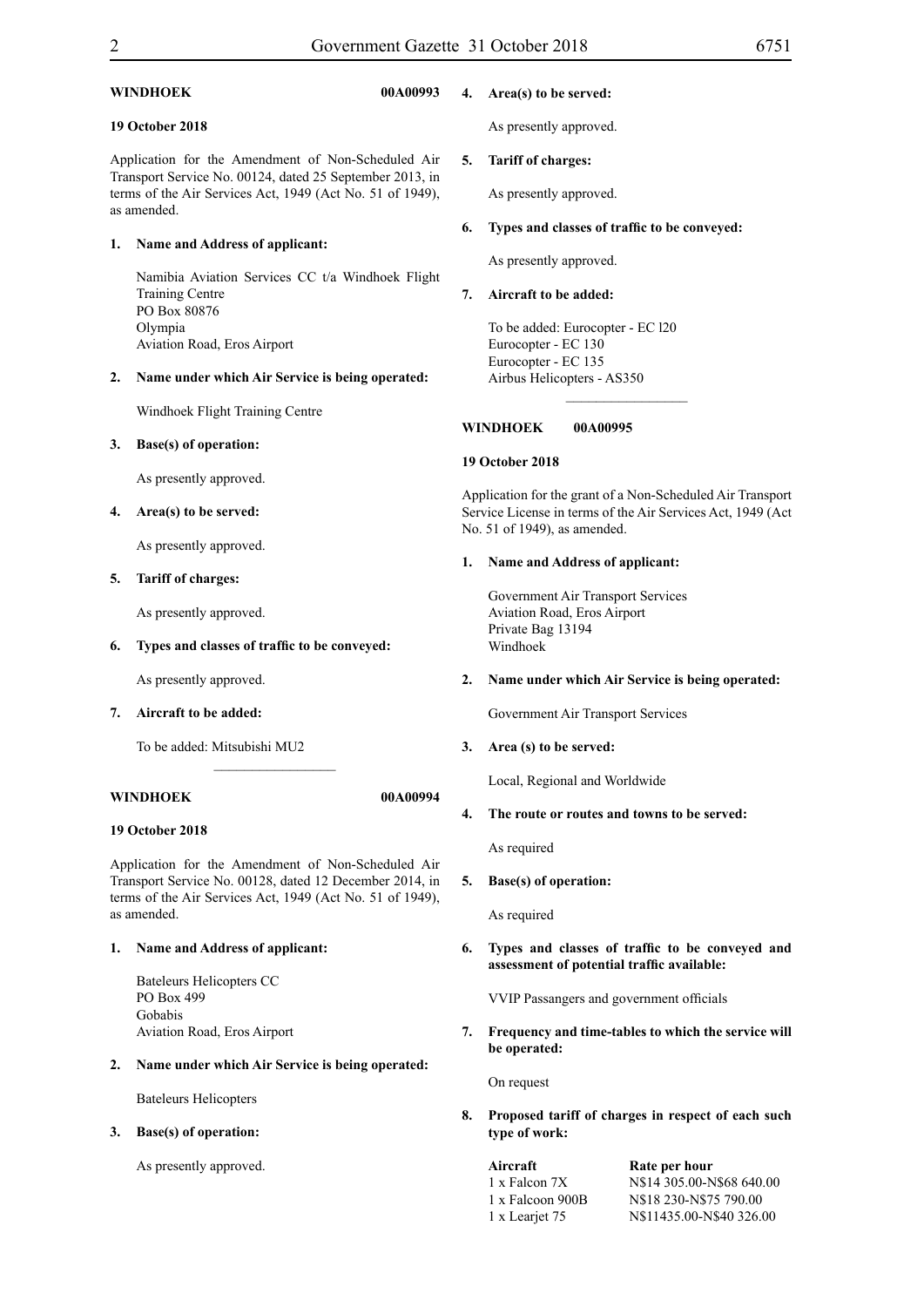1 x Learjet 31A N\$9 900.00-N\$31 460.00 2 x Agusta(AW139) N\$10 325.00-N\$28 600 1 x Airbus (AS350BA) N\$5 500.00-N\$6 592.00

#### **9. Aircraft to be used**

**a) Number and types of aircraft owned by applicant:**

1 x Falcon 7X

- 1 x Falcoon 900B 1 x Learjet 75
- 1 x Learjet 31A
- 2 x Agusta AW 139 Helicopter
- 1 x Airbus AS 350 BA Helicopter
- **b) Number and types of aircraft (other than those owned) leased or to be leased by applicant:**

N/A

**WINDHOEK 00A00996** 

#### **21 February 2018**

Application for the grant of an Aerial Works Air Transport Service License in terms of the Air Services Act, 1949 (Act No. 51 of 1949), as amended.

 $\overline{\phantom{a}}$  , where  $\overline{\phantom{a}}$ 

#### **1. Name and Address of applicant:**

Government Air Transport Services Aviation Road,Eros Airport Private Bag 13194 Windhoek

#### **2. Name under which Air Service is being operated:**

Government Air Transport Services

**3. Base(s) of operation:** 

As required

**4. Area (s) to be served:**

Local, Regional and Worldwide

**5. Particulars and description of types of work which the applicant proposes to undertake:**

Emergency medical ambulances services

**6. Proposed tariff of charges in respect of each such type of work:**

| Aircraft             | Rate per hour             |  |  |
|----------------------|---------------------------|--|--|
| 1 x Falcon 7X        | N\$14 305.00-N\$68 640.00 |  |  |
| 1 x Falcoon 900B     | N\$18 230-N\$75 790.00    |  |  |
| 1 x Leariet 75       | N\$11435.00-N\$40 326.00  |  |  |
| 1 x Leariet 31A      | N\$9 900.00-N\$31 460.00  |  |  |
| 2 x Agusta(AW139)    | N\$10 325.00-N\$28 600    |  |  |
| 1 x Airbus (AS350BA) | N\$5 500.00-N\$6 592.00   |  |  |

#### **7. Aircraft to be used**

**a) Number and types of aircraft owned by applicant**

- 1 x Falcon 7X 1 x Falcoon 900B 1 x Learjet 75 1 x Learjet 31A 2 x Agusta AW 139 Helicopter 1 x Airbus AS 350 BA Helicopter
- **b) Number and types of aircraft (other than those owned) leased or to be leased by applicant:**

N/A

**WINDHOEK 00A00997** 

#### **29 October 2018**

Application for the grant of an Aerial Works Air Transport Service License in terms of the Air Services Act, 1949 (Act No. 51 of 1949), as amended.

 $\overline{\phantom{a}}$  , we can also the contract of  $\overline{\phantom{a}}$ 

#### **1. Name and Address of applicant:**

Ground Rush Adventures CC PO Box 281 Swakopmund

**2. Name under which Air Service is being operated:**

Ground Rush Adventures

**3. Base(s) of operation:** 

Swakopmund and drop zone China Town

#### **4. Area (s) to be served:**

Worldwide

- **5. Particulars and description of types of work which the applicant proposes to undertake:**
	- a) Acrobatic operation
	- b) Aerial advertising operation
	- c) Aerial patrol, observation or survey operation
	- d) Aerial recording operation by photographic or electronic means
	- e) Agricultural operation
	- f) Cloud spraying, seeding or dusting operation
	- g) Construction operation
	- h) Emergency medical service operation
	- i) Fire spotting, control or fighting operation
	- j) Game and livestock cull operation
	- k) Parachute dropping operation
	- 1) Search and rescue operation
	- m) Semi-aerobatic operation
	- n) Spraying, seeding or dusting operation other than for agricultural purposes and clouds;
	- o) Tug operation
	- p) Helicopter external load operation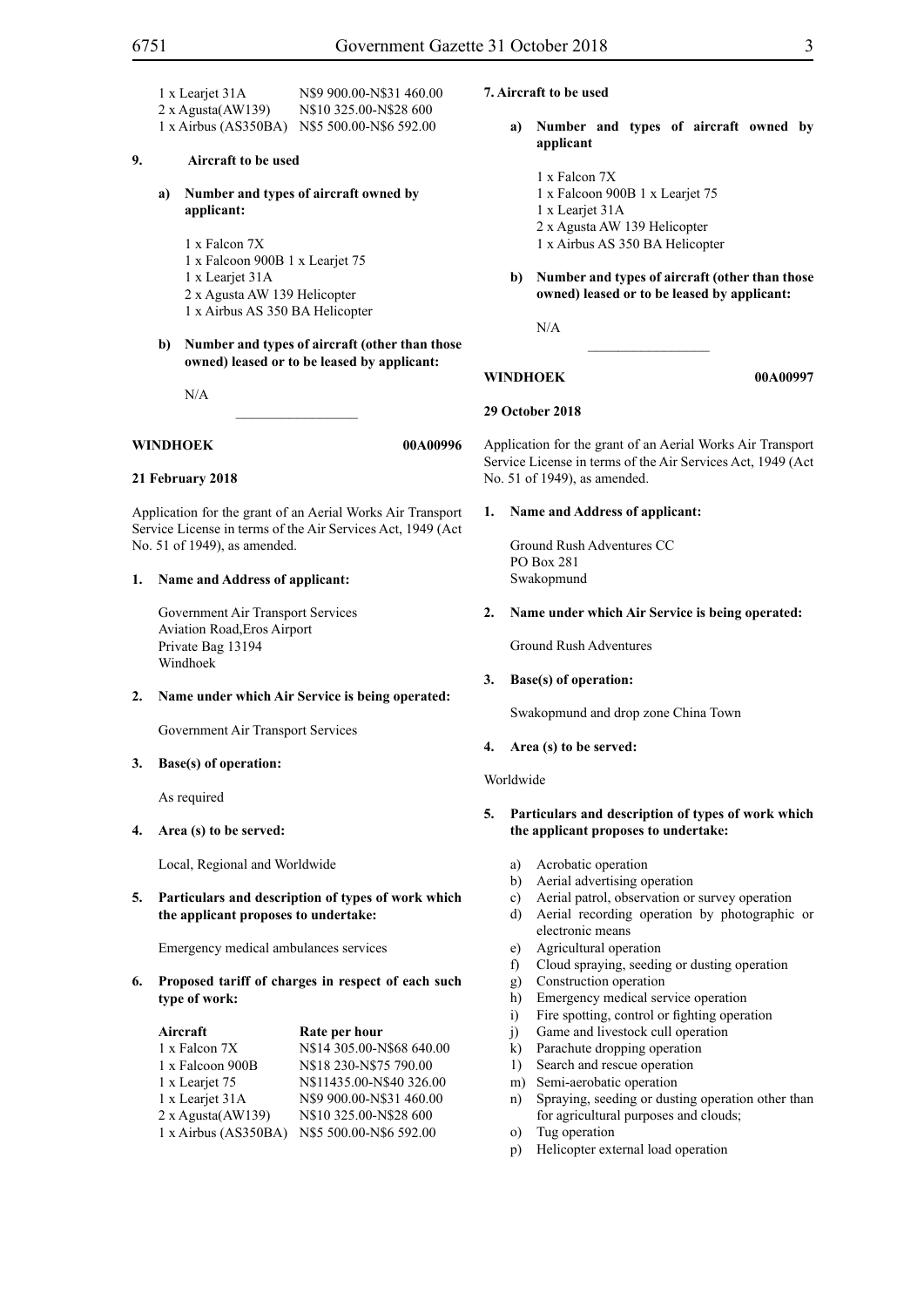**6. Proposed tariff of charges in respect of each such type of work:**

| Aircraft             | Rate per hour             |  |  |
|----------------------|---------------------------|--|--|
| 2 x Cessna 206       | N\$14 305.00-N\$68 640.00 |  |  |
| 1 x Atlas Angel X328 | N\$18 230-N\$75 790.00    |  |  |

#### **7. Aircraft to be used**

**a) Number and types of aircraft owned by applicant:**

2 x Cessna 206 1 x Atlas Angel X328

**b) Number and types of aircraft (other than those owned) leased or to be leased by applicant:**

 $\overline{\phantom{a}}$  , where  $\overline{\phantom{a}}$ 

N/A

#### **WINDHOEK 00A00998**

#### **29 October 2018**

Application for the amendment of Scheduled Air Transport Service License No. 00031, dated 28 March 1995, in terms of the Air Services Act, 1949 (Act No. 51 of 1949), as amended.

#### **1. Name and Address of applicant:**

Westair Aviation (Pty) Ltd P.O Box 407 Eros Airport Windhoek

#### **2. Name under which Air Service is being operated:**

Westair Aviation

#### **3. Base(s) of operation:**

As presently approved.

#### **4. Area to be served:**

Namibia and South Africa

#### **5. Types of traffic to be conveyed**

As previously approved.

To be added: Passengers and freight on all sectors

#### **6. Routes and frequencies to be added:**

| Days       | <b>Routes</b>  | <b>Departure</b><br><b>Time</b> | <b>Arrival</b><br><b>Time</b> |
|------------|----------------|---------------------------------|-------------------------------|
| Mondays to | WDH-HRE        | 08h00                           | 10h15                         |
| Sundays    | <b>HRE-WDH</b> | 10h45                           | 13h00                         |
| Mondays to | <b>WDH-VFA</b> | 13h45                           | 15h15                         |
| Sundays    | <b>VFA-WDH</b> | 16h45                           | 18h15                         |

|            | <b>ERS-OND</b> | 06h45 | 07h55 |
|------------|----------------|-------|-------|
|            | <b>OND-ERS</b> | 08h25 | 09h35 |
| Mondays to | <b>ERS-OMD</b> | 10h00 | 11h30 |
| Sundays    | <b>OMD-ERS</b> | 15h00 | 16h30 |
|            | <b>ERS-OND</b> | 17h00 | 18h10 |
|            | <b>OND-ERS</b> | 18h40 | 19h50 |

#### **7. Aircraft to be added:**

As previously approved.

#### **8. Tarrif of charges**

The applicant shall apply market related charges for the applied for air services.

 $\overline{\phantom{a}}$  , we can also the contract of  $\overline{\phantom{a}}$ 

#### **30 October 2018**

Application for the amendment of Scheduled Air Transport Service License No. 00037, dated 14 March 1996, in terms of the Air Services Act, 1949 (Act No. 51 of 1949), as amended.

#### **1. Name and Address of applicant:**

Nomad Aviation (Pty) Ltd P.O Box 357, Walvis Bay Waterkant Walvis Bay

#### **2. Name under which Air Service is being operated:**

Nomad Aviation (Pty) Ltd

#### **3. Base(s) of operation:**

As presently approved.

### **4. Area to be served:**

Namibia and South Africa

### **5. Types of traffic to be conveyed**

As previously approved

#### **6. Routes and frequencies to be added:**

As previously approved

#### **7. Tariff of charges:**

As previously approved

#### **8. Aircraft to be used:**

To be added: 5 x Aero Commander - AC 690 Series l x Mitsubishi MU- 2B

 $\overline{\phantom{a}}$  , we can also the contract of  $\overline{\phantom{a}}$ 

# **WINDHOEK 00A00999**